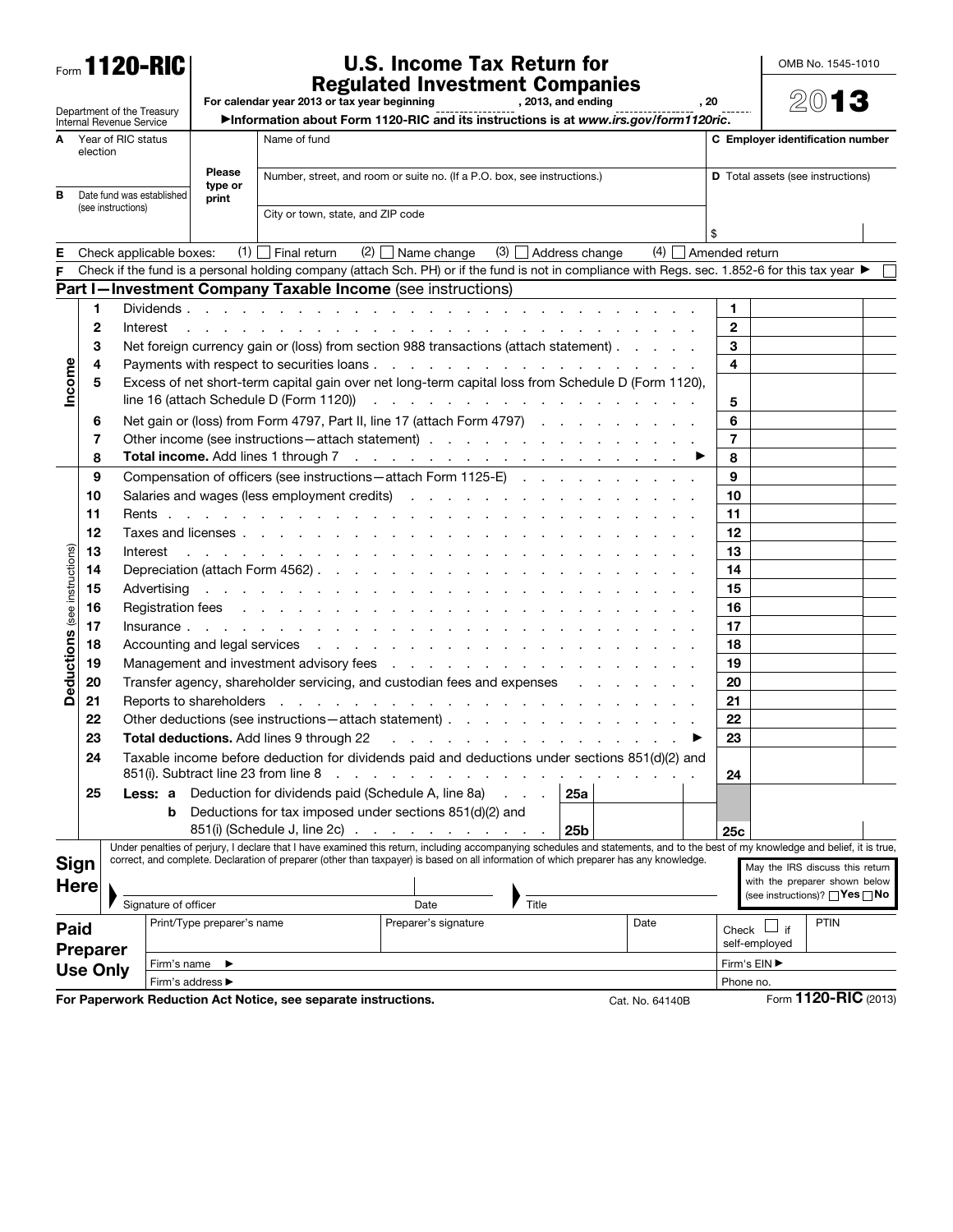| Form 1120-RIC (2013)                                                                          |             |                                                                                                                                                                                                                                |                               |  |  |                |     |                                                           | Page 2       |                |                            |     |
|-----------------------------------------------------------------------------------------------|-------------|--------------------------------------------------------------------------------------------------------------------------------------------------------------------------------------------------------------------------------|-------------------------------|--|--|----------------|-----|-----------------------------------------------------------|--------------|----------------|----------------------------|-----|
|                                                                                               |             | Part I-Investment Company Taxable Income (see instructions) continued                                                                                                                                                          |                               |  |  |                |     |                                                           |              |                |                            |     |
|                                                                                               | 26          | <b>Investment company taxable income.</b> Subtract line 25c from line 24                                                                                                                                                       |                               |  |  |                |     |                                                           |              | 26             |                            |     |
|                                                                                               | 27          | Total tax (Schedule J, line 7).                                                                                                                                                                                                |                               |  |  |                |     |                                                           |              | 27             |                            |     |
|                                                                                               | 28a         | 2012 overpayment credited to 2013.                                                                                                                                                                                             | <b>Contract</b><br><b>28a</b> |  |  |                |     |                                                           |              |                |                            |     |
|                                                                                               | $\mathbf b$ | 2013 estimated tax payments<br>$\sim$ $\sim$                                                                                                                                                                                   | 28b                           |  |  |                |     |                                                           |              |                |                            |     |
| Tax and Payments                                                                              |             | Less 2013 refund applied for on Form 4466                                                                                                                                                                                      | 28c                           |  |  | $  d$ Bal $  $ | 28d |                                                           |              |                |                            |     |
|                                                                                               | с           |                                                                                                                                                                                                                                |                               |  |  |                |     |                                                           |              |                |                            |     |
|                                                                                               | е           | 28e<br>Tax deposited with Form 7004<br>and a state of the state<br>the contract of the contract of                                                                                                                             |                               |  |  |                |     |                                                           |              |                |                            |     |
|                                                                                               | Ť.          | Credit for tax paid on undistributed capital gains (attach Form 2439)<br>28f                                                                                                                                                   |                               |  |  |                |     |                                                           |              |                |                            |     |
|                                                                                               | g           | 28g<br>Credit for federal tax paid on fuels (attach Form 4136)                                                                                                                                                                 |                               |  |  |                |     |                                                           |              | 28i            |                            |     |
|                                                                                               | h           | Refundable credits from Form 8827, line 8c<br>28h                                                                                                                                                                              |                               |  |  |                |     |                                                           |              |                |                            |     |
|                                                                                               | 29          | Estimated tax penalty (see instructions). Check if Form 2220 is attached<br><b>Contract Contract</b>                                                                                                                           |                               |  |  |                |     |                                                           |              |                |                            |     |
|                                                                                               | 30          | <b>Amount owed.</b> If line 28 iis smaller than the total of lines 27 and 29, enter amount owed                                                                                                                                |                               |  |  |                |     |                                                           |              |                |                            |     |
|                                                                                               | 31          | Overpayment. If line 28i is larger than the total of lines 27 and 29, enter amount overpaid.                                                                                                                                   |                               |  |  |                |     |                                                           |              |                |                            |     |
|                                                                                               | 32          | Enter amount from line 31: Credited to 2014 estimated tax ><br><b>Refunded</b> ▶                                                                                                                                               |                               |  |  |                |     |                                                           |              |                |                            |     |
| 32<br>Part II-Tax on Undistributed Net Capital Gain Not Designated Under Section 852(b)(3)(D) |             |                                                                                                                                                                                                                                |                               |  |  |                |     |                                                           |              |                |                            |     |
| 1                                                                                             |             | Net capital gain from Schedule D (Form 1120), line 17 (attach Schedule D (Form 1120))                                                                                                                                          |                               |  |  |                |     |                                                           |              | 1              |                            |     |
| 2                                                                                             |             | Capital gain dividends from Schedule A, line 8b (edge) and contact the contract of the Schedule A, line 8b (edge) and contact the contact of the Capital Schedule A, line 8b (edge) and contact the contact of the Capital Sch |                               |  |  |                |     |                                                           |              | $\mathbf{2}$   |                            |     |
| З                                                                                             |             | Amount subject to tax. Subtract line 2 from line 1                                                                                                                                                                             |                               |  |  |                |     |                                                           |              | 3              |                            |     |
|                                                                                               |             | <b>Capital gains tax.</b> Multiply line 3 by 35% (.35). Enter tax here and on line 2b, Schedule J                                                                                                                              |                               |  |  |                |     | a construction of the construction of the construction of |              | 4              |                            |     |
|                                                                                               |             | <b>Schedule A</b>                                                                                                                                                                                                              |                               |  |  |                |     |                                                           |              |                |                            |     |
|                                                                                               |             | Deduction for Dividends Paid (Do not include exempt-interest dividends or capital gain dividends                                                                                                                               |                               |  |  |                |     |                                                           |              |                |                            |     |
|                                                                                               |             | reported on Form 2438, line 9b; see instructions.)                                                                                                                                                                             |                               |  |  |                |     |                                                           |              |                |                            |     |
| 1                                                                                             |             | Dividends paid (other than dividends paid after the end of the tax year). Do                                                                                                                                                   |                               |  |  |                |     | (a) Ordinary dividends                                    |              |                | (b) Capital gain dividends |     |
|                                                                                               |             | not include dividends deemed paid in the preceding tax year under section                                                                                                                                                      |                               |  |  |                |     |                                                           |              |                |                            |     |
|                                                                                               |             | 852(b)(7) or 855(a), or deficiency dividends as defined in section 860(f)                                                                                                                                                      |                               |  |  |                | 1.  |                                                           |              |                |                            |     |
| 2                                                                                             |             | Dividends paid in the 12-month period following the close of the tax year that                                                                                                                                                 |                               |  |  |                |     |                                                           |              |                |                            |     |
|                                                                                               |             | the fund elects to treat as paid during the tax year under section $855(a)$ .                                                                                                                                                  |                               |  |  | $\mathbf{2}$   |     |                                                           |              |                |                            |     |
| 3                                                                                             |             | Dividends declared in October, November, or December and deemed                                                                                                                                                                |                               |  |  |                |     |                                                           |              |                |                            |     |
|                                                                                               |             | paid on December 31 under section 852(b)(7).<br>the contract of the contract of<br>3                                                                                                                                           |                               |  |  |                |     |                                                           |              |                |                            |     |
|                                                                                               |             |                                                                                                                                                                                                                                |                               |  |  |                |     |                                                           |              |                |                            |     |
| 4                                                                                             |             | 4<br>Consent dividends (section 565) (attach Forms 972 and 973)                                                                                                                                                                |                               |  |  |                |     |                                                           |              |                |                            |     |
| 5                                                                                             |             | 5<br>Deficiency dividends (section 860) (attach Form 976)                                                                                                                                                                      |                               |  |  |                |     |                                                           |              |                |                            |     |
| 6                                                                                             |             | 6<br>Foreign tax paid deduction (section 853(b)(1)(B)), if applicable                                                                                                                                                          |                               |  |  |                |     |                                                           |              |                |                            |     |
| 7                                                                                             |             | $\overline{7}$<br>Credits from tax credit bonds distributed to shareholders (see instructions).                                                                                                                                |                               |  |  |                |     |                                                           |              |                |                            |     |
| 8                                                                                             |             | Deduction for dividends paid:                                                                                                                                                                                                  |                               |  |  |                |     |                                                           |              |                |                            |     |
|                                                                                               | a           | Ordinary dividends. Add lines 1 through 7 of column (a). Enter here and on line 25a, Part I<br>8a                                                                                                                              |                               |  |  |                |     |                                                           |              |                |                            |     |
|                                                                                               | b           | Capital gain dividends. Add lines 1 through 5 of column (b). Enter here                                                                                                                                                        |                               |  |  |                |     |                                                           |              |                |                            |     |
|                                                                                               |             | and on line 2, Part II, above $\cdots$ $\cdots$ $\cdots$ $\cdots$ $\cdots$ $\cdots$                                                                                                                                            |                               |  |  |                | 8b  |                                                           |              |                |                            |     |
|                                                                                               |             | Schedule B Information Required With Respect to Income From Tax-Exempt Obligations                                                                                                                                             |                               |  |  |                |     |                                                           |              |                |                            |     |
| 1                                                                                             |             | Did the fund qualify under section 852(b)(5) or 852(g) to pay exempt-interest dividends for 2013?                                                                                                                              |                               |  |  |                |     |                                                           |              |                | Yes<br>- 1                 | ∣No |
|                                                                                               |             | If "Yes," complete lines 2 through 5.                                                                                                                                                                                          |                               |  |  |                |     |                                                           |              |                |                            |     |
|                                                                                               |             |                                                                                                                                                                                                                                |                               |  |  |                |     |                                                           |              |                |                            |     |
| 2                                                                                             |             | Amount of interest excludible from gross income under section 103(a)                                                                                                                                                           |                               |  |  |                |     |                                                           |              | 2              |                            |     |
| 3                                                                                             |             | Amounts disallowed as deductions under sections 265 and 171(a)(2)<br>the company of the company of                                                                                                                             |                               |  |  |                |     |                                                           |              | 3              |                            |     |
| 4                                                                                             |             | Net income from tax-exempt obligations. Subtract line 3 from line 2.                                                                                                                                                           |                               |  |  |                |     |                                                           |              | 4              |                            |     |
| 5                                                                                             |             |                                                                                                                                                                                                                                |                               |  |  |                |     |                                                           |              | 5              |                            |     |
|                                                                                               |             | <b>Schedule J</b><br>Tax Computation (see instructions)                                                                                                                                                                        |                               |  |  |                |     |                                                           |              |                |                            |     |
| 1                                                                                             |             | Check if the fund is a member of a controlled group (attach Schedule O (Form 1120))                                                                                                                                            |                               |  |  |                |     | ▶                                                         | $\mathbf{L}$ |                |                            |     |
| 2a                                                                                            |             | Tax on investment company taxable income                                                                                                                                                                                       |                               |  |  |                | 2a  |                                                           |              |                |                            |     |
|                                                                                               | b           | Tax on undistributed net capital gain (from Part II, line 4)<br>2b                                                                                                                                                             |                               |  |  |                |     |                                                           |              |                |                            |     |
|                                                                                               | c           | Tax imposed under sections $\Box$ 851(d)(2) and $\Box$ 851(i)<br>2c                                                                                                                                                            |                               |  |  |                |     |                                                           |              |                |                            |     |
|                                                                                               | d           | Alternative minimum tax (attach Form 4626)<br>2d                                                                                                                                                                               |                               |  |  |                |     |                                                           |              |                |                            |     |
|                                                                                               |             |                                                                                                                                                                                                                                |                               |  |  |                |     |                                                           |              |                |                            |     |
|                                                                                               | е           | Income tax. Add lines 2a through 2d<br>and the company of the company of                                                                                                                                                       |                               |  |  |                |     |                                                           |              |                |                            |     |
| За                                                                                            |             | Foreign tax credit (attach Form 1118)<br>За                                                                                                                                                                                    |                               |  |  |                |     |                                                           |              |                |                            |     |
|                                                                                               | b           | Credit from Form 8834, line 7 (attach Form 8834)<br>3b<br>$\mathbf{r} = \mathbf{r} + \mathbf{r}$                                                                                                                               |                               |  |  |                |     |                                                           |              |                |                            |     |
|                                                                                               | c           | General business credit (attach Form 3800)<br>Зc<br>the company of the company                                                                                                                                                 |                               |  |  |                |     |                                                           |              |                |                            |     |
|                                                                                               | d           | Other credits (attach statement-see instructions)<br>3d                                                                                                                                                                        |                               |  |  |                |     |                                                           |              |                |                            |     |
|                                                                                               | е           | <b>Total credits.</b> Add lines 3a through 3d                                                                                                                                                                                  |                               |  |  |                |     |                                                           |              | Зе             |                            |     |
| 4                                                                                             |             | Subtract line 3e from line 2e<br>$\mathbf{r}$<br>$\mathbf{r}$ , and $\mathbf{r}$ , and $\mathbf{r}$ , and $\mathbf{r}$                                                                                                         |                               |  |  |                |     |                                                           |              | 4              |                            |     |
| 5                                                                                             |             | Personal holding company tax (attach Schedule PH (Form 1120))                                                                                                                                                                  |                               |  |  |                |     | the contract of the contract of                           |              | 5              |                            |     |
| 6                                                                                             |             | Form 4255<br>Other taxes. Check if from:                                                                                                                                                                                       |                               |  |  |                |     | $\Box$ Other (attach statement) $\Box$ $\Box$ $\Box$      |              | 6              |                            |     |
| 7                                                                                             |             | Total tax. Add lines 4 through 6. Enter here and on line 27                                                                                                                                                                    |                               |  |  |                |     | and a series of the company of the                        |              | $\overline{7}$ |                            |     |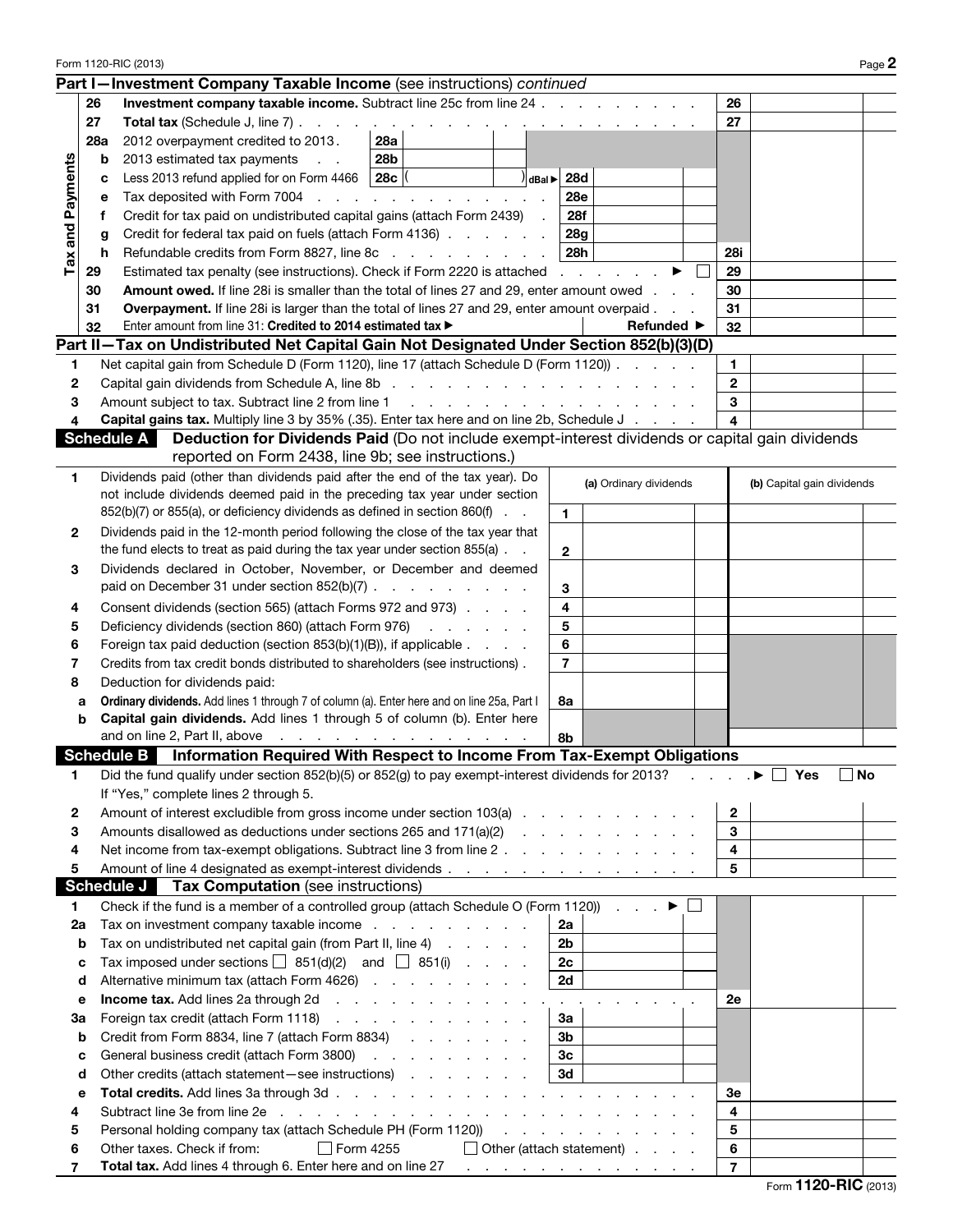|              | Form 1120-RIC (2013)                                                                                                                                                                                                                                                          | Page 3 |  |  |  |  |  |  |  |  |  |
|--------------|-------------------------------------------------------------------------------------------------------------------------------------------------------------------------------------------------------------------------------------------------------------------------------|--------|--|--|--|--|--|--|--|--|--|
|              | <b>Schedule K</b><br><b>Other Information</b> (see instructions)                                                                                                                                                                                                              | Yes No |  |  |  |  |  |  |  |  |  |
| 1            | Check method of accounting:                                                                                                                                                                                                                                                   |        |  |  |  |  |  |  |  |  |  |
|              | $a \Box$ Cash                                                                                                                                                                                                                                                                 |        |  |  |  |  |  |  |  |  |  |
|              | <b>b</b>   Accrual                                                                                                                                                                                                                                                            |        |  |  |  |  |  |  |  |  |  |
| c            |                                                                                                                                                                                                                                                                               |        |  |  |  |  |  |  |  |  |  |
|              |                                                                                                                                                                                                                                                                               |        |  |  |  |  |  |  |  |  |  |
| $\mathbf{2}$ | At the end of the tax year, did the RIC own, directly or indirectly, 50% or more of the voting stock of a domestic corporation?                                                                                                                                               |        |  |  |  |  |  |  |  |  |  |
|              | (For rules of attribution, see section 267(c).)<br>If "Yes," attach a statement showing (a) name and identification number, (b) percentage owned, and (c) taxable income or                                                                                                   |        |  |  |  |  |  |  |  |  |  |
|              | (loss) before a net operating loss (NOL) and special deductions of such corporation for the tax year ending with or within your                                                                                                                                               |        |  |  |  |  |  |  |  |  |  |
|              | tax year.                                                                                                                                                                                                                                                                     |        |  |  |  |  |  |  |  |  |  |
|              |                                                                                                                                                                                                                                                                               |        |  |  |  |  |  |  |  |  |  |
| 3            |                                                                                                                                                                                                                                                                               |        |  |  |  |  |  |  |  |  |  |
|              |                                                                                                                                                                                                                                                                               |        |  |  |  |  |  |  |  |  |  |
|              |                                                                                                                                                                                                                                                                               |        |  |  |  |  |  |  |  |  |  |
|              |                                                                                                                                                                                                                                                                               |        |  |  |  |  |  |  |  |  |  |
| 4            | At the end of the tax year, did any individual, partnership, corporation, estate, or trust own, directly or indirectly, 50% or                                                                                                                                                |        |  |  |  |  |  |  |  |  |  |
|              | more of the RIC's voting stock? (For rules of attribution, see section 267(c).                                                                                                                                                                                                |        |  |  |  |  |  |  |  |  |  |
|              | If "Yes," attach a statement showing name and identification number. (Do not include any information already entered in 3                                                                                                                                                     |        |  |  |  |  |  |  |  |  |  |
|              | above.) Enter percentage owned ▶                                                                                                                                                                                                                                              |        |  |  |  |  |  |  |  |  |  |
|              |                                                                                                                                                                                                                                                                               |        |  |  |  |  |  |  |  |  |  |
| 5            | At any time during the tax year, did one foreign person own, directly or indirectly, at least 25% of:<br>The total voting power of all classes of stock of the fund entitled to vote or                                                                                       |        |  |  |  |  |  |  |  |  |  |
| a            | The total value of all classes of stock of the fund?                                                                                                                                                                                                                          |        |  |  |  |  |  |  |  |  |  |
|              |                                                                                                                                                                                                                                                                               |        |  |  |  |  |  |  |  |  |  |
|              | If "Yes," enter:                                                                                                                                                                                                                                                              |        |  |  |  |  |  |  |  |  |  |
|              | (2) Owner's country $\blacktriangleright$                                                                                                                                                                                                                                     |        |  |  |  |  |  |  |  |  |  |
|              |                                                                                                                                                                                                                                                                               |        |  |  |  |  |  |  |  |  |  |
|              |                                                                                                                                                                                                                                                                               |        |  |  |  |  |  |  |  |  |  |
| 6            | During this tax year, did the fund pay dividends (other than stock dividends and distributions in exchange for stock) in excess                                                                                                                                               |        |  |  |  |  |  |  |  |  |  |
|              | of the fund's current and accumulated earnings and profits? (see sections 301 and 316)                                                                                                                                                                                        |        |  |  |  |  |  |  |  |  |  |
|              | If "Yes," file Form 5452.                                                                                                                                                                                                                                                     |        |  |  |  |  |  |  |  |  |  |
|              |                                                                                                                                                                                                                                                                               |        |  |  |  |  |  |  |  |  |  |
| 7            | Check this box if the fund issued publicly offered debt instruments with original issue discount                                                                                                                                                                              |        |  |  |  |  |  |  |  |  |  |
|              | If checked, the fund may have to file Form 8281.                                                                                                                                                                                                                              |        |  |  |  |  |  |  |  |  |  |
|              | $\frac{1}{2}$                                                                                                                                                                                                                                                                 |        |  |  |  |  |  |  |  |  |  |
| ୪            | Enter the amount of tax-exempt interest received or accrued during the tax year. ▶                                                                                                                                                                                            |        |  |  |  |  |  |  |  |  |  |
| 9            | If this return is being filed for a series fund (as defined in section 851(g)(2)), enter                                                                                                                                                                                      |        |  |  |  |  |  |  |  |  |  |
| a            | The name of the regulated investment company in which the fund is a series $\blacktriangleright$                                                                                                                                                                              |        |  |  |  |  |  |  |  |  |  |
| b            | The date the regulated investment company was incorporated or organized $\blacktriangleright$                                                                                                                                                                                 |        |  |  |  |  |  |  |  |  |  |
|              |                                                                                                                                                                                                                                                                               |        |  |  |  |  |  |  |  |  |  |
| 10a          | Section 853 election. Check this box if the fund meets the requirements of section 853(a) and section 901(k) and elects                                                                                                                                                       |        |  |  |  |  |  |  |  |  |  |
|              | to pass through the deduction or credit for foreign taxes it paid to its shareholders. See the instructions for additional                                                                                                                                                    |        |  |  |  |  |  |  |  |  |  |
|              | details and requirements<br>the contract of the contract of the contract of the contract of<br>$\sim$<br>$\overline{\phantom{0}}$                                                                                                                                             |        |  |  |  |  |  |  |  |  |  |
| b            | Section 852(g) election. Check this box if the fund meets the requirements of section 852(g) and elects the application                                                                                                                                                       |        |  |  |  |  |  |  |  |  |  |
|              | of section 853 without regards to the requirement of section 853(a)(1). See the instructions for additional details and                                                                                                                                                       |        |  |  |  |  |  |  |  |  |  |
|              | $\overline{\phantom{0}}$                                                                                                                                                                                                                                                      |        |  |  |  |  |  |  |  |  |  |
|              |                                                                                                                                                                                                                                                                               |        |  |  |  |  |  |  |  |  |  |
| 11           | Section 853A election. Check this box if the fund elects under section 853A to pass through credits from tax credit                                                                                                                                                           |        |  |  |  |  |  |  |  |  |  |
|              | bonds to its shareholders (see instructions)<br>a construction of the construction of the construction of the construction of the construction of the construction of the construction of the construction of the construction of the construction of the construction of the |        |  |  |  |  |  |  |  |  |  |
| 12           |                                                                                                                                                                                                                                                                               |        |  |  |  |  |  |  |  |  |  |
|              | Regulations section 1.852-11 election. Check this box if, for purposes of computing taxable income, the fund elects<br>under Regulations section 1.852-11(f)(1) to defer all or part of its post-October capital loss or post-October currency loss                           |        |  |  |  |  |  |  |  |  |  |
|              | for this tax year<br>the contract of the contract of the contract of the contract of the contract of the contract of the contract of the contract of the contract of the contract of the contract of the contract of the contract of the contract o                           |        |  |  |  |  |  |  |  |  |  |
|              | If the election is made, enter the amounts deferred:                                                                                                                                                                                                                          |        |  |  |  |  |  |  |  |  |  |
| a            | Post-October capital loss ▶                                                                                                                                                                                                                                                   |        |  |  |  |  |  |  |  |  |  |
| b            | Post-October currency loss ▶                                                                                                                                                                                                                                                  |        |  |  |  |  |  |  |  |  |  |
|              |                                                                                                                                                                                                                                                                               |        |  |  |  |  |  |  |  |  |  |